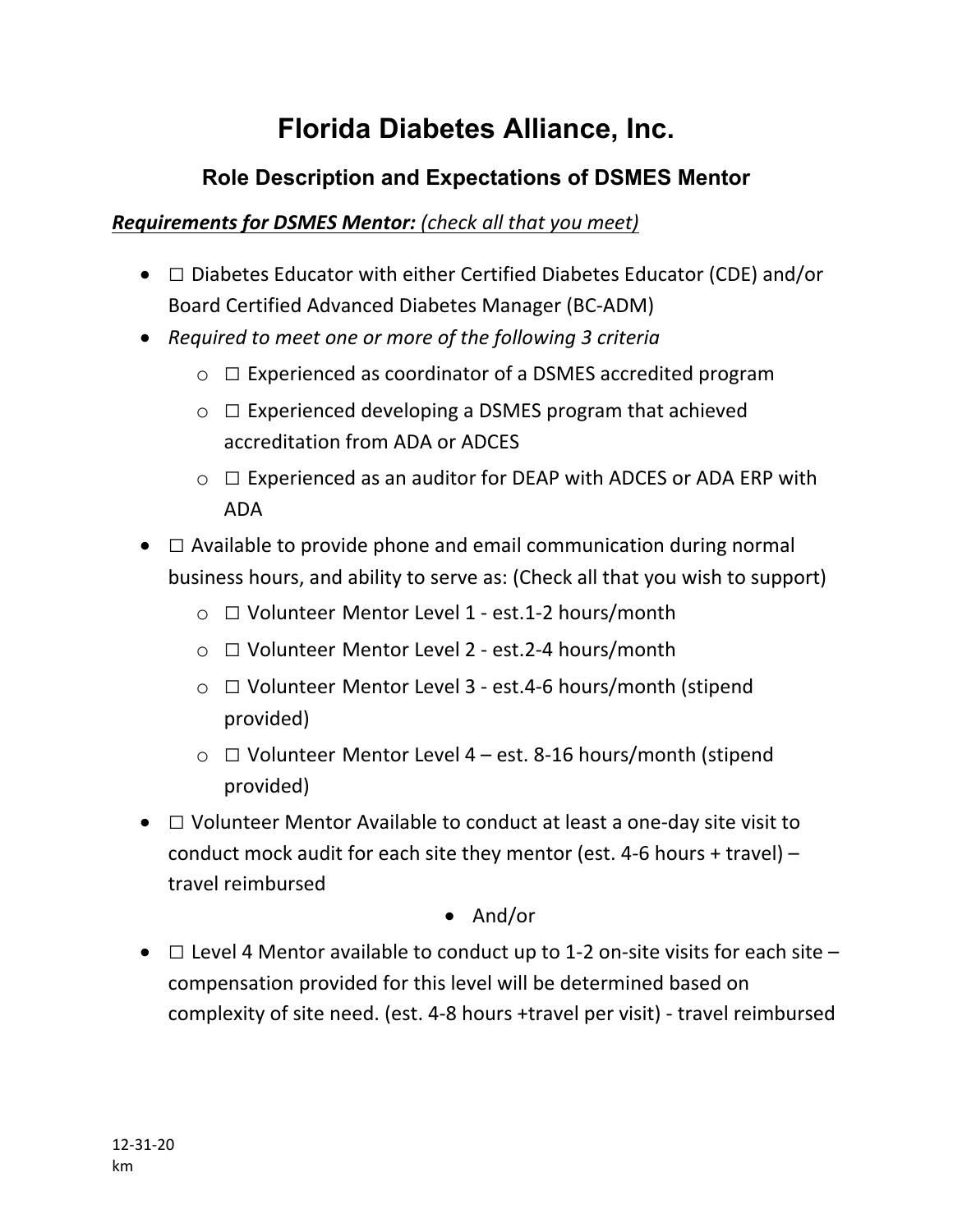•  $\Box$  Willingness to maintain up to date knowledge re the National Standards for DSME, Accreditation process for both ADA and ADCES and other topics relevant to developing and sustaining DSME that meets national standards in all types of practice settings.

### *Role Expectations:*

- 1) Contact grant site within 2 weeks of funding award, and provide phone number and email to site representative
- 2) Review understanding of designated Grant Goal with grantee organizational representative that they have been funded for.
- 3) Establish the name and contact information for DSMES Program Coordinator.
- 4) Evaluate their existing diabetes education service (if it exists) with 1 month of grant funding to determine which National Standards for DSMES have already been met.
- 5) Provide grantee with appropriate information on the 2 accreditation agencies and assist them in determining which process they will pursue
- 6) Assist Program Coordinator in the development of a work plan with specific deliverables, responsible person(s) and timeline.
- 7) Establish a schedule for future communication with program coordinator to discuss work plan, challenges and DSMES related activities. *(Suggest minimum of Bi-weekly)*
- 8) Respond to grantees requests for additional resources, and or clarification on program development
- 9) Coordinate Conference Calls with DSMES Hub and Grantee as needed.
- 10) Communicate status of grantee accomplishments to Alliance Point Person
- 11) Assist Program Coordinator in developing and submitting Quarterly Progress Reports to HUB:
	- a) Work Plan Progress, including success, barriers, delays, challenges and plans to overcome
	- b) Additional DSMES accomplishments
	- c) Status on National Standard's checklist